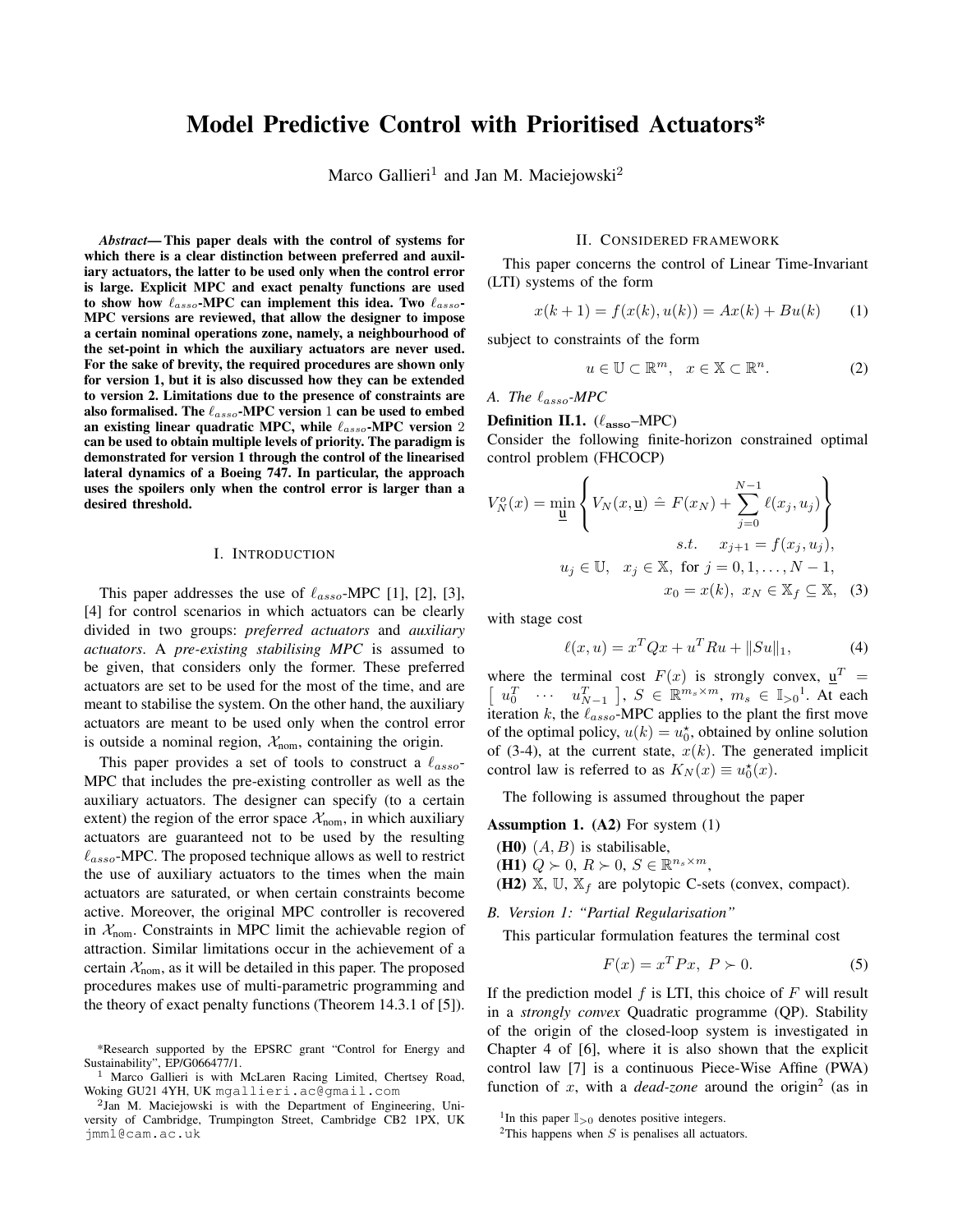Figure 1). Differently from MPC based on 1-norm costs, in the solution of  $\ell_{assoc}$ -MPC is unique, thus avoiding actuators chattering. In order to obtain closed-loop asymptotic stability, in [6] it is assumed that only some actuators are regularised, namely, that the 1-norm penalty in (4) involves only a subset of actuators, labelled  $u^{(ii)}$ . The remaining, non-regularised actuators (used to stabilise the plant), are instead labelled  $u^{(i)}$ . This means, for instance, that

$$
S = \left[ \begin{array}{cc} 0 & S_{\{ii\}} \end{array} \right],\tag{6}
$$

for some matrix,  $S_{\{\text{ii}\}}$ . Note that, in (6), the actuators have been grouped as  $u = (u^{(i)}, u^{(ii)})$ , the former being the *main* or *preferred* actuators, used to stabilise the plant, and the latter being the *auxiliary* or *backup actuators*. Recall that we wish not to use the backup actuators when the control error is in a given neighbourhood of the origin,  $\mathcal{X}_{nom}$ . To do so, a suitable  $S_{\{\text{ii}\}}$  will be determined.

## *C. Version 2: General form*

This formulation features the terminal cost

$$
F(x) = \beta \psi_{\mathbb{X}_f}(x)^2 + \alpha \psi_{\mathbb{X}_f}(x), \ \beta, \alpha > 0,\tag{7}
$$

where  $\psi_{\mathbb{X}_f}$  is the Minkowski function of the terminal set  $\mathbb{X}_f$ . This formulation is used to provide closed-loop asymptotic stability guarantee, for any regularisation penalty, in Chapter 5 of [6]. For this purpose,  $\mathbb{X}_f$  is taken to be  $\lambda$ -contractive [8]. If the prediction model  $f$  is LTI, then this choice of  $F$  gives again a *strongly convex* QP, with  $K_N(x)$  unique, continuous and PWA.

For reasons of limited space, this paper focuses only on the partial regularisation case. For the general case, a similar formulation is proposed in Chapter 6 of [6]. In particular, the fact that the preferred actuators are also regularised allows for an additional level of priority.

#### *D. Example 1: Soft-thresholding and dead-zone*

Consider the LTI system with  $A = B = Q = R = 1$ ,  $N = 3$ ,  $S = 100$ ,  $|x| \le 5$ ,  $|u| \le 1$ , and  $P = 1.6180$ . The terminal constraint is  $|x_N| \leq 1.6180$ . The explicit solution of  $\ell_{assoc}$ -MPC is computed using the Matlab Multi-Parametric Toolbox (MPT) [9]. As it will be shown in the next Section, the input is divided in 2 positive components,  $u = u_{+}$  –  $u_$ , providing a multi-parametric QP (mpQP) with positive definite Hessian (required by this version of MPT). The PWA control law, in Figure 1, features a *dead-zone*. In particular, when  $x$  is in the terminal set, the plant is open-loop. This is what happens to the regularised actuators.

The solution for different  $S$  can also be computed, by means of an mpQP. The control law, in Figure 2, is a in fact PWA in both  $x$ ,  $S$ . It can be noticed, in Figure 2, how initially the *dead-zone* varies linearly with S, to then stop for approximately  $S \geq 11$ . This is due to the terminal constraint. If constraints are removed, then the dead zone will keep increasing linearly for increasing S.



Fig. 1. Explicit  $\ell_{assoc}$ -MPC for a scalar system: Control law is PWA with a *dead-zone*.



Fig. 2.  $\ell_{assoc}$ -MPC solution path for a scalar system: The dead-zone varies with S.

#### III. MULTI-PARAMETRIC FORMULATION

The considered problem is now formulated as a QP, in order to compute the required regularisation penalty. The purpose is to obtain a mpQP that can be solved offline using standard tools [7]. If the MPC is instead solved online, then more efficient formulations exist, see for instance [10] and references therein.

Suppose to have the polytopic constraints,  $\mathbb{X} = \{x \mid Lx \leq \}$ 1,  $\mathbb{U} = \{u \mid Eu \leq 1\}$ , and  $\mathbb{X}_f = \{x \mid L_f \ x \leq 1\}$ . Then, a constrained  $\ell_{assoc}$ -MPC for LTI systems can be implemented by solving, for instance, the strongly convex non-smooth problem (see Chapter 4 of [6])

$$
\underline{\mathbf{u}}^* = \arg\min_{\underline{\mathbf{u}}} \underline{\mathbf{u}}^T H \underline{\mathbf{u}} + 2\underline{\mathbf{u}}^T \Gamma x + ||W \underline{\mathbf{u}}||_1
$$
  
s.t.  $\Omega \underline{\mathbf{u}} \leq 1 - Mx, \ x = x(k),$  (8)

where  $\frac{1}{1}$  is a vector of ones and

$$
\Omega = \begin{bmatrix} (I_N \otimes L)\Theta \\ L_f \phi \\ I_N \otimes E \end{bmatrix}, \quad M = \begin{bmatrix} (I_N \otimes L)\Psi \\ L_f A^N \\ 0 \end{bmatrix}, \quad (9)
$$

for appropriate matrices H, Γ, Θ, Ψ,  $\phi$ , with  $W = I_N \otimes S$ .

**Assumption 2.** Throughout the paper, we assume that  $R =$ BlockDiag( $R_1$ ,  $R_2$ )  $\succ$  0, with  $R_2$  and  $S_{\{\text{ii}\}}$  diagonal.

A unitary permutation, Υ, is used to to separate the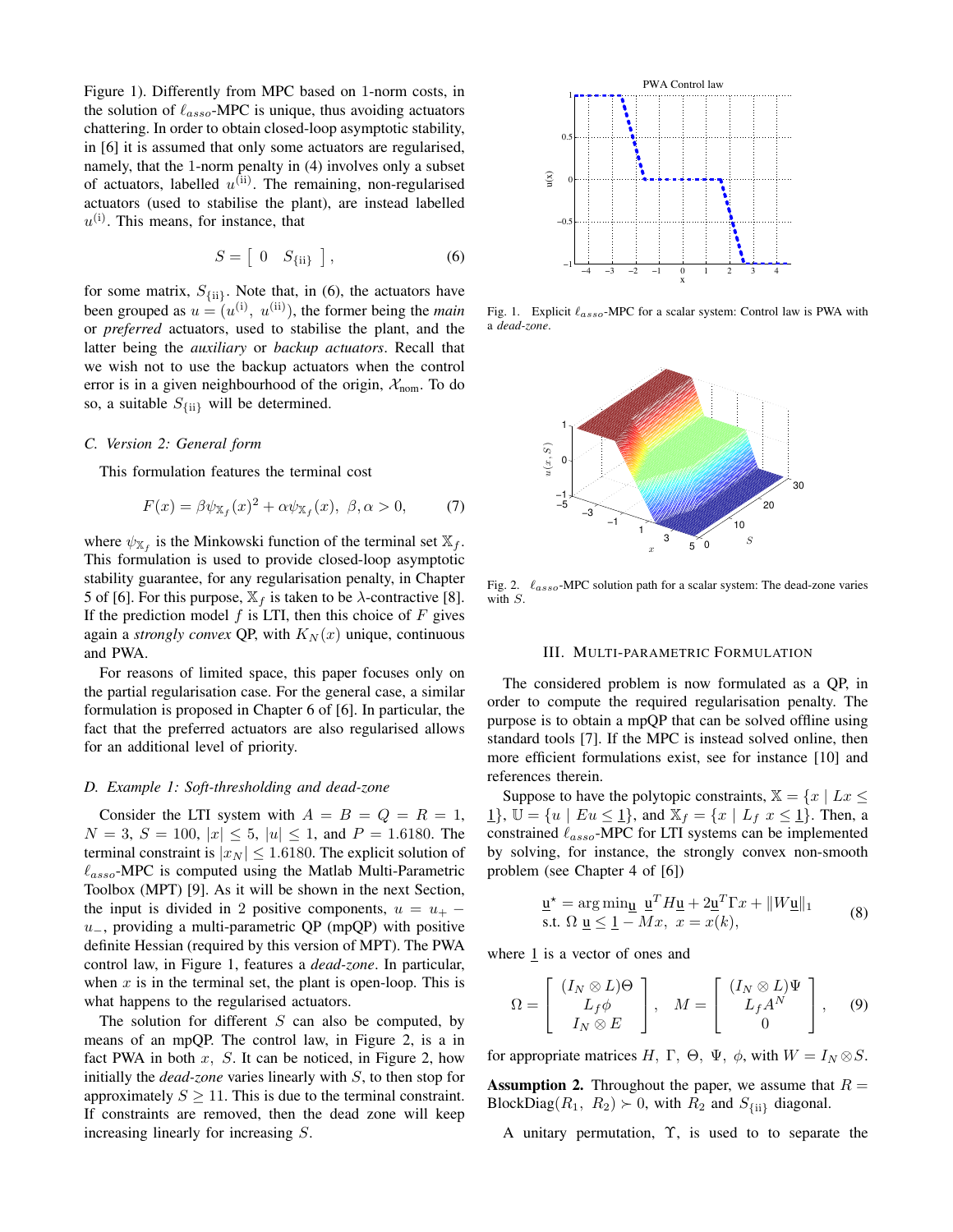predictions of  $u^{(i)}$  from the ones of  $u^{(ii)}$ , namely,

$$
\Upsilon_{\underline{u}} = \left[ \begin{array}{c} \underline{u}_{\{i\}} \\ \underline{u}_{\{ii\}} \end{array} \right], \quad \Theta \Upsilon^T = [\Theta_1, \ \Theta_2]. \tag{10}
$$

The permutation can be computed as follows. Define  $\mathbb{I}^{(i)}$ and  $\overline{\mathbb{I}}^{(ii)}$  as, respectively, the indices of the columns of B corresponding to the columns of actuator set (i) and (ii). Define  $\mathbb{I}^{(I)}$  and  $\mathbb{I}^{(II)}$  as

$$
\mathbb{I}^{(I)} = \left\{ \mathbb{I}^{(i)}, \dots, \mathbb{I}^{(i)} + m(k-1), \dots, \mathbb{I}^{(i)} + m(N-1) \right\}, \n\mathbb{I}^{(II)} = \left\{ \mathbb{I}^{(ii)}, \dots, \mathbb{I}^{(ii)} + m(k-1), \dots, \mathbb{I}^{(ii)} + m(N-1) \right\},
$$
\n(11)

where  $k \in [1, N]$  is the *block index*. Suppose that an index  $j \in \mathbb{I}^{(1)}$ , with  $\overline{j}$  being the corresponding index in the list, that is  $j = \mathbb{I}_{\bar{j}}^{(1)}$ , with  $\bar{j} \in [1, m^{(i)}N]$  (or respectively,  $\bar{j} \in$  $[1, (m - m^{(1)}N])$ . Then,  $\Upsilon$  is constructed as follows

$$
\Upsilon(i,j) = \begin{cases}\n1 & \text{if } j \in \mathbb{I}^{(1)} \text{ and } i = \overline{j}, \\
1 & \text{if } j \in \mathbb{I}^{(11)} \text{ and } i = m^{(1)}N + \overline{j}, \\
0 & \text{otherwise.} \n\end{cases}
$$
\n(12)

## *A. Splitting the actuators for strict convexity*

The regularised variables are split into positive and negative part, namely,  $u_+$ ,  $u_-$  with  $u = u_+ - u_-$ . Then, the additional constraints  $u_+ \geq 0$   $u_- \geq 0$  are added to the original problem. Then, problem (8) can be formulated as a strictly convex mpQP in condensed formulation

$$
\chi^* = \arg\min_{\chi} \frac{1}{2} \chi^T \bar{H} \chi + \chi^T \bar{G}(x)
$$
  
s.t.  $\bar{\Omega} \chi \leq b(x), \ x = x(k).$  (13)

where

$$
\chi = \begin{bmatrix} \underline{u}_{\{i\}} \\ \underline{u}_{\{ii\}+} \\ \underline{u}_{\{ii\}-} \end{bmatrix}, \quad \bar{G}(x) = 2\bar{\Gamma}x + \begin{bmatrix} 0 \\ W_{\{ii\}}\underline{1} \\ W_{\{ii\}}\underline{1} \end{bmatrix}, \quad (14)
$$

and with

$$
\bar{H} = 2(\bar{\Theta}^T \mathbf{Q} \bar{\Theta} + \bar{\mathbf{R}}),\n\bar{\mathbf{R}} = \text{BlockDiag}(I_N \otimes R_1, I_N \otimes R_2, I_N \otimes R_2),\n\bar{\Gamma} = \bar{\Theta}^T \mathbf{Q} \Psi,\n\bar{\Theta} = [\Theta_1, \Theta_2, -\Theta_2].
$$
\n(15)

Constraint matrices for (13) are

$$
\bar{\Omega} = \begin{bmatrix} \Omega_1 & \Omega_2 & -\Omega_2 \\ \Pi & \Pi \end{bmatrix}, \tag{16}
$$

$$
b(x) = \left[ \begin{array}{c} \frac{1 - Mx}{0_{(2m^{(\text{ii})}N \times 1)}} \end{array} \right],\tag{17}
$$

$$
\Pi = \begin{bmatrix} 0 & -I_{m^{(ii)}N} & 0 \\ 0 & 0 & -I_{m^{(ii)}N} \end{bmatrix},
$$
 (18)

where  $\Omega \Upsilon^{T} = [\Omega_1, \Omega_2]$ . At each time k, the signal applied to the plant is given by  $u(k) = K<sub>N</sub>(x(k))$ , with

$$
K_N(x(k)) = [I \ 0 \ \dots \ 0] \Upsilon^T \text{BlockDiag}(I, [I, -I]) \chi^*.
$$
\n(19)

## IV. COMPUTATION OF THE REGULARISATION PENALTY

The regularisation penalty is computed by means of similar arguments to the ones for soft-constraints in [11]. The theory of exact penalty functions [5] is used. For this purpose, an mpQP is solved for all  $x \in \mathbb{X} \cap \mathcal{X}_{\text{nom}}$ . In particular, given (13) we impose that  $\|\underline{\mathbf{u}}_{\{\text{ii}\}}\|_1 = 0$ , and then compute the corresponding Lagrange multipliers.

### *A. Limitations due to constraints*

Define  $\mathcal{Q}^{(i)}$  to be the 1-step operator for  $u^{(ii)} = 0$ , namely

$$
\mathcal{Q}^{(i)}(\mathcal{S}) = \{x \in \mathbb{R}^n : \exists u \in \mathbb{U} \mid u^{(ii)} = 0, Ax + Bu \in \mathcal{S}\}\
$$
\n(20)

and recall  $\mathcal{K}_j(\mathbb{X}, \mathbb{X}_f)$  to be the j-step controllable set from  $\mathbb X$ to  $\mathbb{X}_f$  [8], [12]. Similarly, define  $\mathcal{K}_N^{\{i\}}(\mathbb{X}, \mathbb{X}_f)$  as the N-step controllable set under  $u^{(ii)} = 0$ , from  $\mathbb{X}$  to  $\mathbb{X}_f$ . By definition,  $\mathbb{X}_N^{\{i\}} \equiv \mathcal{K}_N^{\{i\}}(\mathbb{X}, \mathbb{X}_f)$ , where  $\mathbb{X}_N^{\{i\}}$  is the feasible region, as well as the Domain Of Attraction (DOA) for the formulated  $\ell_{assoc}$ -MPC, under the constraint  $\underline{u}_{\{ii\}} = 0$ .

Theorem IV.1. The maximal feasible set for which it is possible to have  $u^{\{\text{ii}\}} = 0$ . is

$$
\tilde{\mathbb{X}}_N^{(i)} = \mathcal{Q}^{(i)}(\mathcal{K}_{N-1}(\mathbb{X}, \mathbb{X}_f)) \cap \mathbb{X}.
$$
 (21)

**Proof IV.1.** The set  $\mathcal{K}_{N-1}(\mathbb{X}, \mathbb{X}_f)$  is the set of states in X for which there exists an admissible control policy,  $\mathbf{u}_{[N-2]} = \{u(k)\}_0^{N-2} \in \mathbb{U}^{N-1}$ , such that  $x_{N-1} \in \mathbb{X}_f$ under this policy. Therefore, if the state  $x(k)$  is steerable to this set in 1 step by means of only the preferred actuators, then we also have  $x(k) \in \mathbb{X}_N = \mathcal{K}_N(\mathbb{X}, \mathbb{X}_f)$ , from (20). This means that  $\widetilde{\mathbb{X}}_N^{(i)} \subseteq \mathbb{X}_N$ , and that, at the optimum,  $u^{(ii)} \neq 0, \forall x \in \mathbb{X}_N/\tilde{\mathbb{X}}_N^{(i)}$ . To prove that considered set is maximal, consider that  $\mathcal{K}_j(\mathbb{X}, \mathbb{X}_f) \subseteq \mathcal{K}_j^{\{i\}}(\mathbb{X}, \mathbb{X}_f)$ ,  $\forall j$  and  $\mathcal{K}_j(\mathbb{X}, \mathbb{X}_f) \subseteq \mathcal{K}_j^{\{\text{ii}\}}(\mathbb{X}, \mathbb{X}_f), \ \forall j, \text{ as well as } \mathcal{X}_1 \subseteq \mathcal{X}_2 \Rightarrow$  $\mathcal{K}_j(\mathbb{X},\mathcal{X}_1)\subseteq \mathcal{K}_j(\mathbb{X},\mathcal{X}_2),\ \forall j.$ 

**Corollary IV.1.** The maximal set in which  $\underline{u}_{\{ii\}}^{\star} = 0$  can occur is  $\mathbb{X}_N^{\{i\}} = \mathcal{K}_N^{\{i\}}(\mathbb{X}, \mathbb{X}_f)$ .

In this paper, we focus our attention on  $\mathbb{X}_N^{\{i\}}$ . In particular, a method is provided so that  $\underline{u}_{\{ii\}}^{\star} = 0$  for  $\mathcal{X}_{\text{nom}} \subseteq \mathbb{X}_N^{\{i\}}$ . Unfortunately, the method does not guarantee that  $u^{(ii)} = 0$ is verified  $\forall x \in \tilde{\mathbb{X}}_N^{(i)}$ . The reason for this is essentially technical, and due to the fact that our 1-nom penalty is common to all future predictions of  $u^{(ii)}$ . However, as seen in this Section, a tuning for S could exist so that  $u^{(ii)} = 0$ in  $\tilde{\mathbb{X}}_N^{(i)}$ . This could be obtained, for instance, by up-scaling the results of the strategy proposed next.

#### *B. Exact penalty*

Problem (13) is strictly convex, and it can be solved by means of standard mpQP methods (for instance the method of [7]). We proceed in a similar way to [11]. In order to compute the exact penalty, consider a new mpQP, that is the same as (13) with the additional constraint  $(\underline{u}_{\{i\}\downarrow}, \underline{u}_{\{i\}\downarrow})$  = 0. Recall the definitions in  $(14)–(16)$ . For a given x, the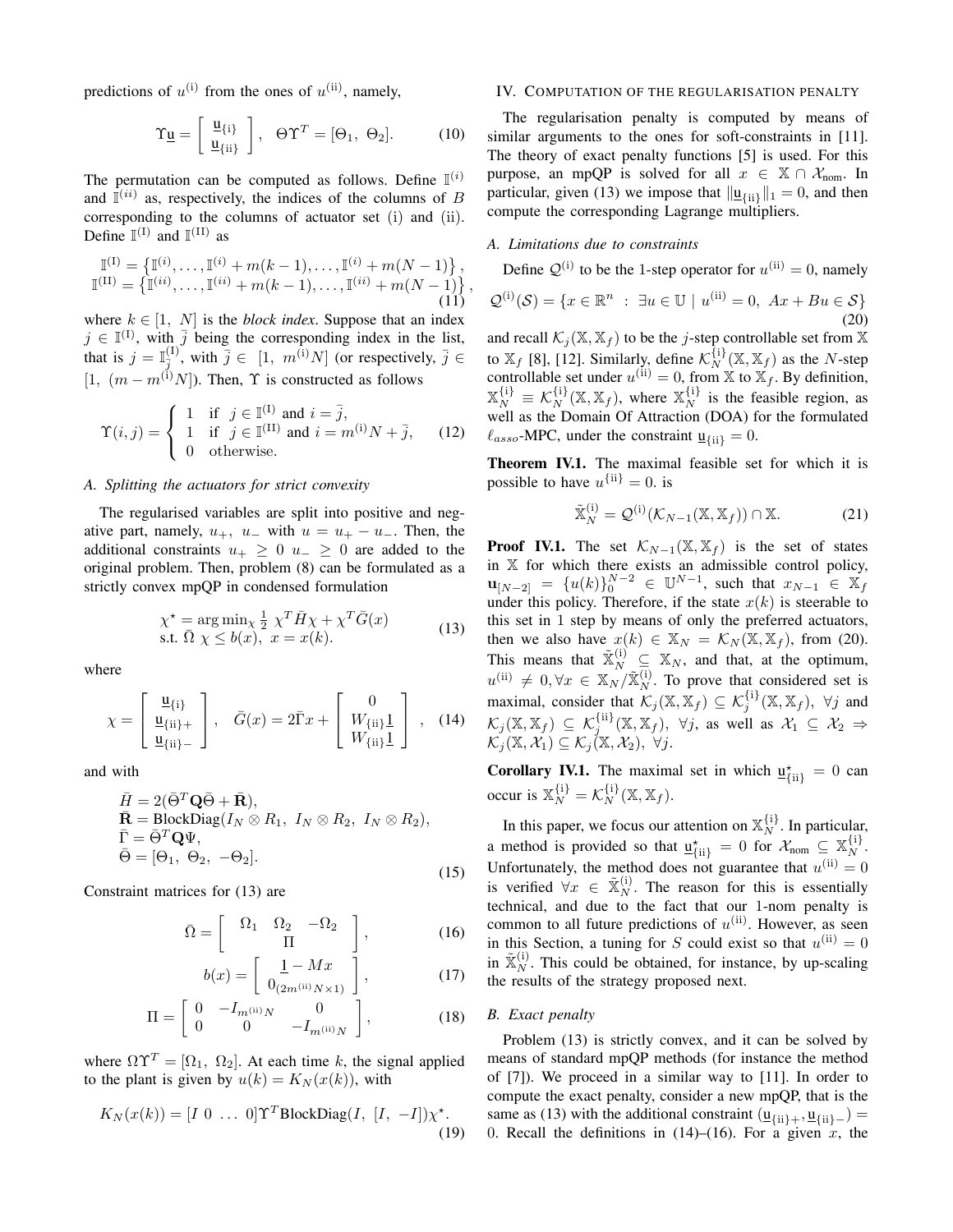optimalty conditions for (13) subject to  $(\underline{u}_{\{ii\}+}, \underline{u}_{\{ii\}-}) = 0$ are

$$
\overline{H} \chi + \overline{G}(x) + [\Omega_1, \Omega_2, -\Omega_2]^T \nu = -\Pi^T \gamma
$$
  
\n
$$
-[\Omega_1, 0, 0] \chi - s^* = -\underline{1} + Mx
$$
  
\n
$$
\Pi \chi = 0
$$
  
\n
$$
(s^*)^T \nu = 0
$$
  
\n
$$
s^* \ge 0
$$
  
\n
$$
\nu \ge 0
$$
  
\n
$$
\gamma \ge 0.
$$

Considering (13), we have

$$
\mathbb{X}_N^{\{i\}} = \pi_n \left( \left\{ (x, \chi) \middle| \begin{array}{c} \bar{\Omega} \ \chi \leq b(x) \\ \Pi \chi = 0 \\ Lx \leq 1 \end{array} \right\} \right), \qquad (23)
$$

where  $\pi_n$  is the polytope projection on the first *n*-coordinates [12], namely, on  $x$ . Notice that constructing these region explicitly can be computationally demanding, for large systems or long horizon length.

The following result is obtained

**Theorem IV.2.** The exact penalty weight for  $\|\mathbf{u}_{\{ii\}}\|_1 =$  $\sum_{j=1}^{N-1} ||u_j^{\{ii\}}||_1$ , providing  $\underline{u}_{\{ii\}} = 0, \forall x \in \mathbb{X}_N^{\{i\}} \cap \mathcal{X}_{\text{nom}}$ , is

$$
\gamma^* = \max_{\chi, \nu, \gamma, x} \|\gamma\|_{\infty}
$$
  
s.t. (22),  $x \in \mathbb{X} \cap \mathcal{X}_{\text{nom}}$ . (24)

**Proof IV.2.** Since the  $\infty$ -norm is the dual of the 1-norm, the exact penalty functions Theorem can be applied (Theorem 14.3.1 of [5]), by computing the maximum  $\infty$ -norm of the Lagrange multipliers associated with the constraint  $\|\underline{\mathbf{u}}_{\{\mathbf{i}\}}\|_1 = 0$ . This corresponds to  $\Pi \chi = 0$ .

This leads to the desired result

**Theorem IV.3.** Assume  $S_{\{i\}} = 0$ ,  $S_{\{ii\}} = diag\{s_i\}$ . Take  $\min_i s_i \ge \gamma^*$ , with  $\gamma^*$  solving (24). Then, for the  $\ell_{assoc}$ -MPC solving (13) it follows that  $u^{(ii)} = 0$ ,  $\forall x \in \mathbb{X}_N^{\{i\}} \cap \mathcal{X}_{nom}$ .

Proof IV.3. The Theorem is a simple application of the previous result. The  $\ell_{assoc}$ -MPC is feasible, under the constraint  $\|\underline{\mathbf{u}}_{\{\text{ii}\}}\|_1 = 0, \forall x \in \mathbb{X}_N^{\{\text{i}\}} \cap \mathcal{X}_{\text{nom}}.$  From Lemma IV.3,  $\gamma^*$  is the lower bound for the exact penalty on  $\|\underline{\mathbf{u}}_{\{\text{ii}\}}\|_1$ , namely,  $\min_i s_i \geq \gamma^*$  provides the considered to have the same solution of (13) subject to  $\underline{u}_{\{ii\}} = 0$ ,  $\forall x \in \mathbb{X}_N^{\{i\}} \cap \mathcal{X}_{\text{nom}}$ .

It can be noticed that conditions (22) provide the same solution of the LQ-MPC with only  $u^{\{i\}}$  available. We refer to this problem as the *pre-existing LQ-MPC*, since it can be designed a priori. Then, solving this smaller mpQP provides the active sets and the critical regions,  $P_j$ , needed by the proposed procedure. These ingredients are finally used to compute the solution of (13), subject to  $(\underline{u}_{\{ii\}+}, \underline{u}_{\{ii\}-}) = 0$ and the Lagrange multipliers,  $\gamma$ ,  $\forall x \in \mathcal{X}_{\text{nom}} \cap \mathbb{X}$ . In order to proceed further with the computation, define  $H^{\{\mathrm{ii},\mathrm{i}\}} =$ 

 $\Theta_2^T \mathbf{Q} \Theta_1$  and partition  $\Upsilon \Gamma$  into  $(F^{\{i\}}, F^{\{ii\}})$ , with

$$
F^{\{i\}} = \sum_{i=0}^{N-1} B_{\{i\}}^T (A^i)^T Q_{i+1} A^{i+1},
$$
 (25)

$$
F^{\{\text{ii}\}} = \sum_{i=0}^{N-1} B_{\{ii\}}^T (A^i)^T Q_{i+1} A^{i+1}, \tag{26}
$$

The following Linear Programme (LP) can be used to compute a candidate penalty,  $\bar{\gamma}_j$ , for each region  $\mathcal{R}_j$  =  $\mathcal{P}_j \cap \mathcal{X}_{\text{nom}} \neq \emptyset$ :

$$
\bar{\gamma}_j = \max_x \|2F^{\{\text{ii}\}}\ x + 2H^{\{\text{ii},\{\text{i}\}}\underline{\mathbf{u}}^*_{\{\text{i}\}}(x) + [\tilde{\Omega}_2^T, \ 0, \ 0]v^*(x)\|_{\infty}
$$
\ns.t.

\n
$$
x \in \mathcal{P}_j \cap \mathcal{X}_{\text{nom}},
$$
\n(27)

where  $\tilde{\Omega}_2$  (similarly  $\tilde{\Omega}_1$ ) contains the rows of  $\Omega_2$ , from (16), corresponding to the active set in  $P_j$ . The PWA functions are computed as

$$
v^*(x) = -(\Omega_{\text{act}} \bar{H}^{-1} \Omega_{\text{act}}^T)^{-1} (b_{\text{act}} + (2\Omega_{\text{act}} \bar{H}^{-1} \bar{\Gamma} - M_{\text{act}})x), \qquad (28)
$$

$$
\underline{\mathbf{u}}^{\star} = (\underline{\mathbf{u}}_{\{i\}}^{\star}, 0, 0) = -2\bar{H}^{-1}\bar{\Gamma}x - \bar{H}^{-1}\Omega_{\text{act}}^T v^{\star}(x), \qquad (29)
$$

$$
\Omega_{\text{act}} = \left[ \begin{array}{cc} \tilde{\Omega}_1 & \tilde{\Omega}_2 & -\tilde{\Omega}_2 \\ \Pi & \Pi \end{array} \right],\tag{30}
$$

where  $\Pi$  is defined in (16) and  $\bar{H}$ ,  $\bar{\Gamma}$  are from (15). The constant term  $b_{\text{act}}$  and the gain  $M_{\text{act}}$  are extrapolated from the rows of  $b(x)$ , which is also defined in (16), according to the indices of active set and of  $\Pi$ . Equivalently, one can directly solve for the multipliers, by solving the LP

$$
\bar{\gamma}_j = \max_x \|\Pi v^\star(x)\|_\infty
$$
  
s.t.  $x \in \mathcal{P}_j \cap \mathcal{X}_{\text{nom}},$  (31)

which avoids the computation of  $\underline{u}_{\{i\}}^{\star}(x)$  and of several components of  $v^*(x)$ . The exact penalty is then obtained by taking the largest  $\bar{\gamma}_j$  over all feasible partitions.

The following result is obtained

**Theorem IV.4.** Consider the partition  $\textbf{part}\mathcal{P} = {\{\mathcal{P}_j\}}_{j=1}^{n_p}$ of the feasible region of (13) subject to  $(\underline{u}_{\{ii\}+}, \underline{u}_{\{ii\}+}) = 0$ , obtained from an mpQP solver, namely, with each  $\mathcal{P}_j$  corresponding to an optimal active set of the *pre-existing MPC*. Then, the regularisation penalty  $\gamma^*$ , satisfying Theorem IV.3, is given by

$$
\gamma^* = \max_j \bar{\gamma}_j, \text{s.t. } \mathcal{P}_j \in \textbf{part}\mathcal{P}, \mathcal{P}_j \cap \mathcal{X}_{\text{nom}} \neq \emptyset,
$$
\n(32)

where  $\bar{\gamma}_i$  is computed by, either, (31) or (27), subject to (28), (29), and (30).

Proof IV.4. Simar to [7], the Theorem can be verified by elaborating (22). Thanks to strict convexity ( $H > 0$ ), from the first equation of (22) we can obtain (29). Then, substituting (29) into the second equality of (22), we can obtain (28), given the active set (since constraints are not degenerate). Then, again from the first line of (22) it can be easily verified that (31) or (27) are equivalent. Finally, in order to obtain the result, the multipliers are to be evaluated for each region  $P_j$  for which  $P_j \cap \mathcal{X}_{nom} \neq \emptyset$ .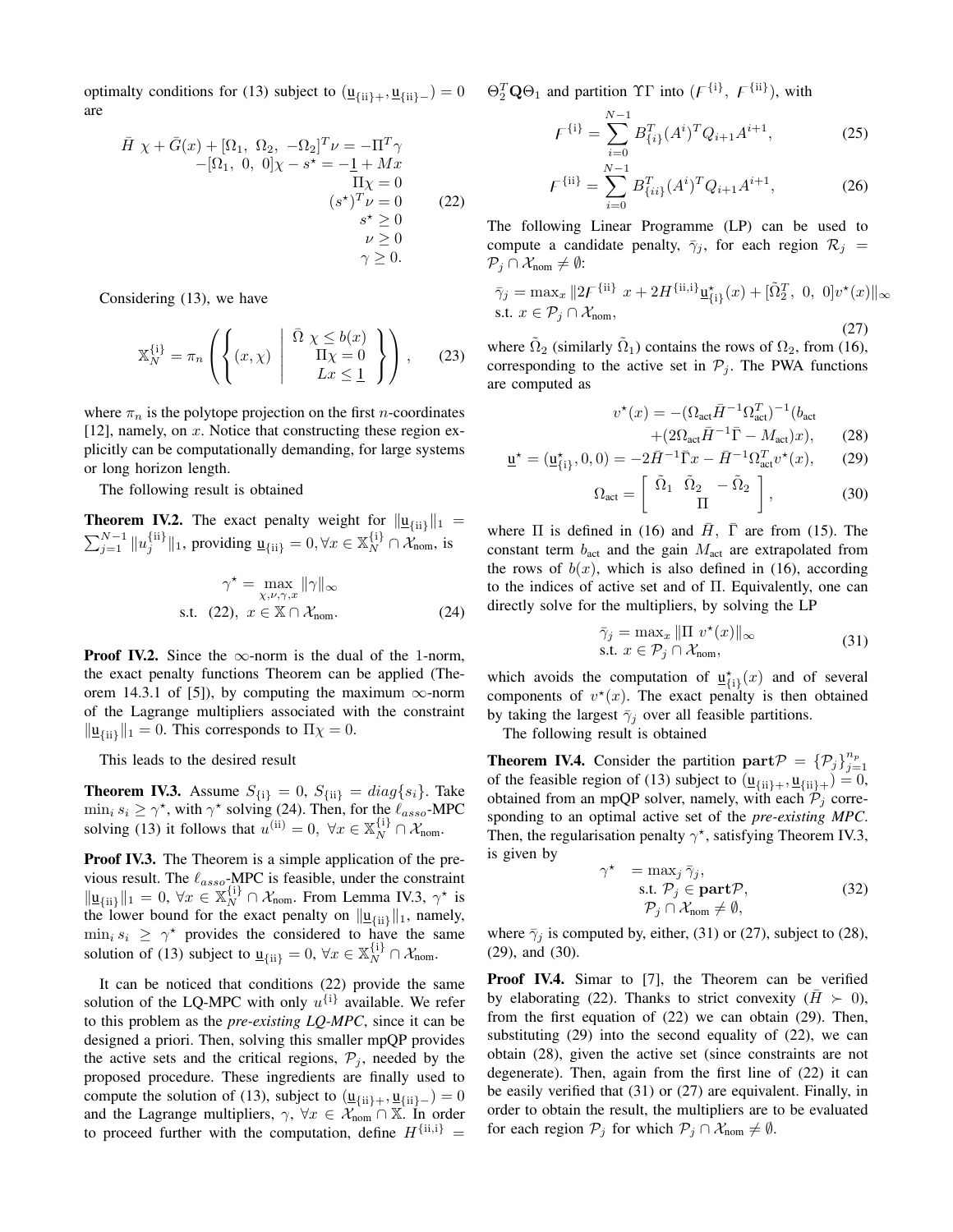## *C. Example 2: Computation of the exact penalty*

The proposed methodology is demonstrated on the following system

$$
A = \begin{bmatrix} 0.2 & 0.1 \\ 0 & 1.1 \end{bmatrix}, B = \begin{bmatrix} 1 & 1 \\ 0 & 1 \end{bmatrix},
$$
  

$$
\mathbb{I}^{(i)} = \{2\}, Q = I, R = I, S_{\{i\}} = 0, N = 3,
$$
  

$$
\mathbb{X} = \{x \mid ||x||_{\infty} \le 20\}, \mathbb{U} = \{u \mid ||u||_{\infty} \le 5\}.
$$
 (33)

The terminal controller,  $K^T = [0, K_{\{i\}}^T]$ , places the closed loop eigenvalues at 0.2, 0.9. and it is used to compute an invariant terminal set. The matrix  $P$  solves a Lyapunov equation for the system in closed-loop with  $K$ . All plots are made using the Matlab MPT toolbox [9]. The control law for the main actuator, in Figure 3, stabilises the system and resembles the one of a standard quadratic MPC. Figure 4



Fig. 3. Non-regularised actuator command as a function  $x$ .

shows the control law for the auxiliary actuator resulting from the procedure, with  $\mathcal{X}_{nom} = \{x \mid \pm x \leq \bar{x}\}\$ for, respectively,  $\bar{x} = \begin{bmatrix} 5 \\ 5 \end{bmatrix}^T$  and  $\bar{x} = \begin{bmatrix} 10 \\ 8 \end{bmatrix}^T$ . In this case the algorithm explores only the first partition, where no constraints are active for the original problem. A few closed-loop trajectories are also shown, the origin being asymptotically stable.

## V. AIRCRAFT ROLL CONTROL

A 6-DOF model of a Boeing 747 [13] is linearised around different altitudes  $(z |m|)$  and values of airspeed  $(V_{TAS}$  [m/s]). The objective of the control design is to track a roll rate  $(p)$  command from the pilot,  $p_{ref}$ , while keeping the magnitude of yaw rate  $(r)$  and sideslip angle ( $\zeta$ ) moderate. The roll angle is  $\phi$ . A  $\ell_{assoc}$ -MPC controller is designed using partial regularisation. The preferred actuators to perform the task are the ailerons  $(A1-A4)$ , the upper and lower rudder  $(UR, LR)$ . A nominal quadratic MPC is designed with actuators input magnitude and rate constraints. Then, the spoilers  $(S1–S12)$  are introduced in the design as auxiliary actuators, with the aim of helping out the ailerons when they are close to saturation or stall, at the possible expense of additional drag. The controller is tuned by trial and improvement.

The control is simulated on the linearisation at the operating point ( $z = 5000$ ,  $V_{TAS} = 180$ ). Figure 5 shows the results for a moderate command (dash line). In particular, p and  $\phi$  are tracked with a good accuracy by means of the ailerons and the rudders. At the same time,  $\zeta$  and r are always less than 1 degree. Ailerons on opposite wings have opposite directions, and the rudders operate together. Noticeably, the spoilers are at zero for the whole time. A larger command



Fig. 4. Regularised actuator command as a function of x (above:  $\bar{x}$  =  $[5\ 5]^T$ ,  $\gamma^* = 7.75$ , below:  $\bar{x} = [10\ 8]^T$ ,  $\gamma^* = 13.07$ ).

is then applied, in Figure 6, which causes some spoilers to be set to operation. Note that the spoilers command is